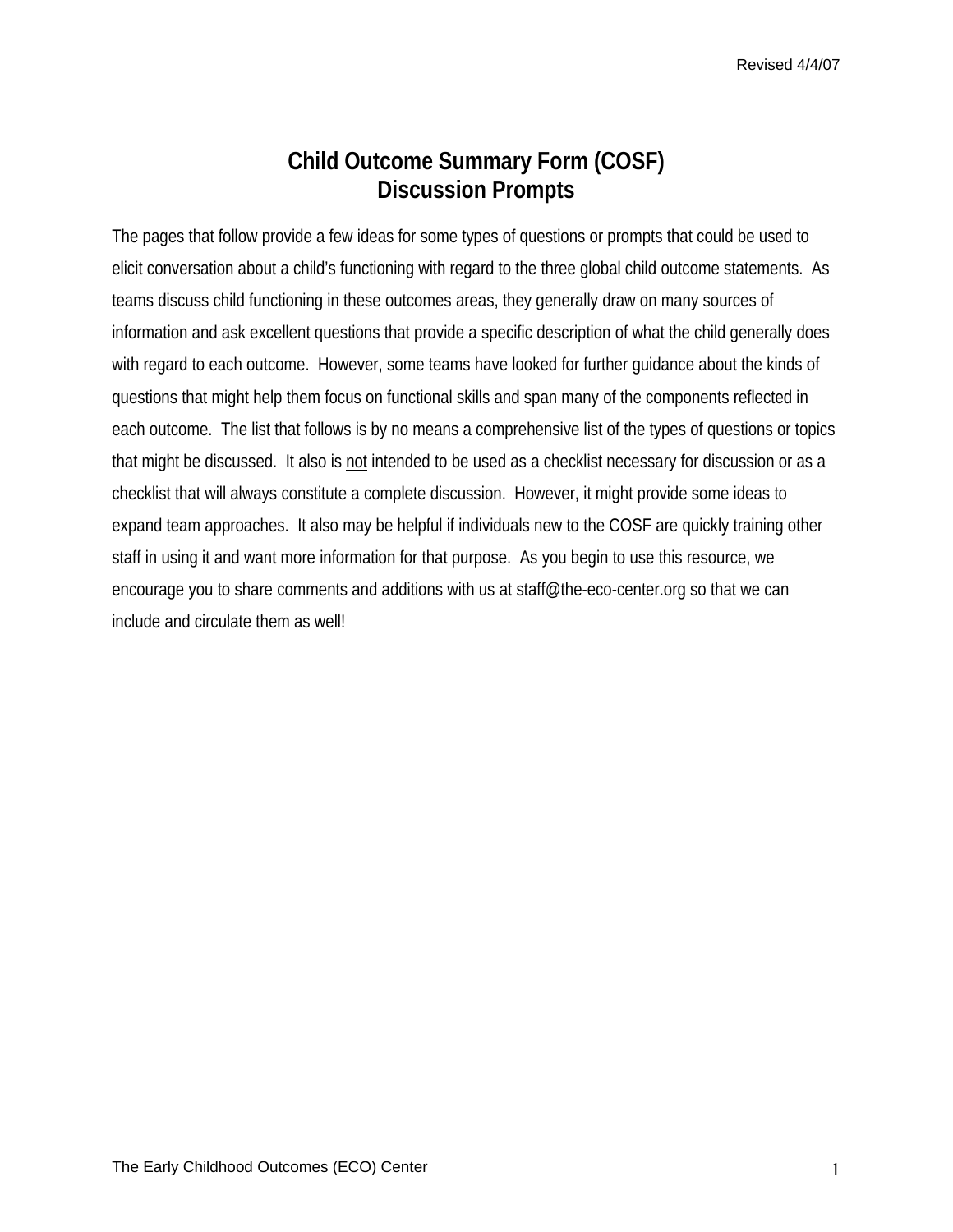## **Outcome 1: Child has positive social relationships.**

Thinking about relating to adults, relating to other children, and (for those older than 18 months) following rules related to groups or interacting with others.

- ∆ How does the child relate to his/her parent(s)?
- ∆ How does the child relate to other relatives or extended family and close family friends (e.g., grandparents, aunts, extended kin, etc.)? Do these interactions with people differ depending on the setting the child is in with these people?
- ∆ How does the child interact with familiar caregivers (e.g., child care providers, babysitters)?
- ∆ How does the child relate to strangers? At first? After a while? In different settings and using different approaches?
- ∆ How does the child interact with/respond to people in community settings (e.g., park, library, church, grocery store, with neighbors on walks, at the bus stop, in restaurants, at playgroups or outings, etc.)?
- ∆ How does the child interact with/react to peers (e.g., at child care, in the park, in the neighborhood, in brief interactions in stores or at restaurants)?
- ∆ How does the child relate to his/her siblings, cousins, or kids he/she sees frequently?
- ∆ What is the child's eye contact with others like? Does it differ across situations or with different people?
- ∆ How does the child display his/her emotions?
- ∆ How does the child read and react to the emotions and expressions of others?
- ∆ How does the child respond to touch from others?
- ∆ How does the child maintain interactions with people?
- ∆ In what situations and ways does the child express delight or display affection?
- ∆ In the child's interactions, are there behaviors that may interfere with relationships or seem inappropriate in interactions expected for the child's age (e.g., screaming, biting, tantrums)? How often does this occur? In what situations? In what situations does it not occur?
- ∆ Does the child display awareness of routines? How?
- ∆ How does the child respond to transitions in routines or activities? Are the child's actions different for familiar transitions versus new transitions, or different across settings or with different people?
- ∆ How and in what situations are interactions with others initiated?
- ∆ How does the child engage in mutual activity (e.g., joint attention, communicate to convey desire to engage, initiate interaction or play, follow rules for mutual games)?
- ∆ Does the child seek out others after an accomplishment? How?
- ∆ Does the child seek out others after frustration or when angry? How?
- ∆ Does the child participate in games (e.g., social, cooperative, rule-based, with turn-taking)? What do the child's interactions look like in these situations?
- ∆ Does the child display an awareness of rules and expectations? How? Does the child behave differently in different contexts (e.g., quieter in church, more active outside)?
- ∆ Does the child attempt to resolve his/her conflicts? How? What do these actions look like with peers, parents, etc.?
- ∆ How does the child respond when others are not attending to him/her?
- ∆ How does the child respond when someone arrives? Someone new? Someone familiar? How does the child respond when someone leaves?
- ∆ Talk about the child's functioning with regard to turn-taking, showing, and sharing? With adults? With other children?
- ∆ **How would you expect other children this age to act in these situations?**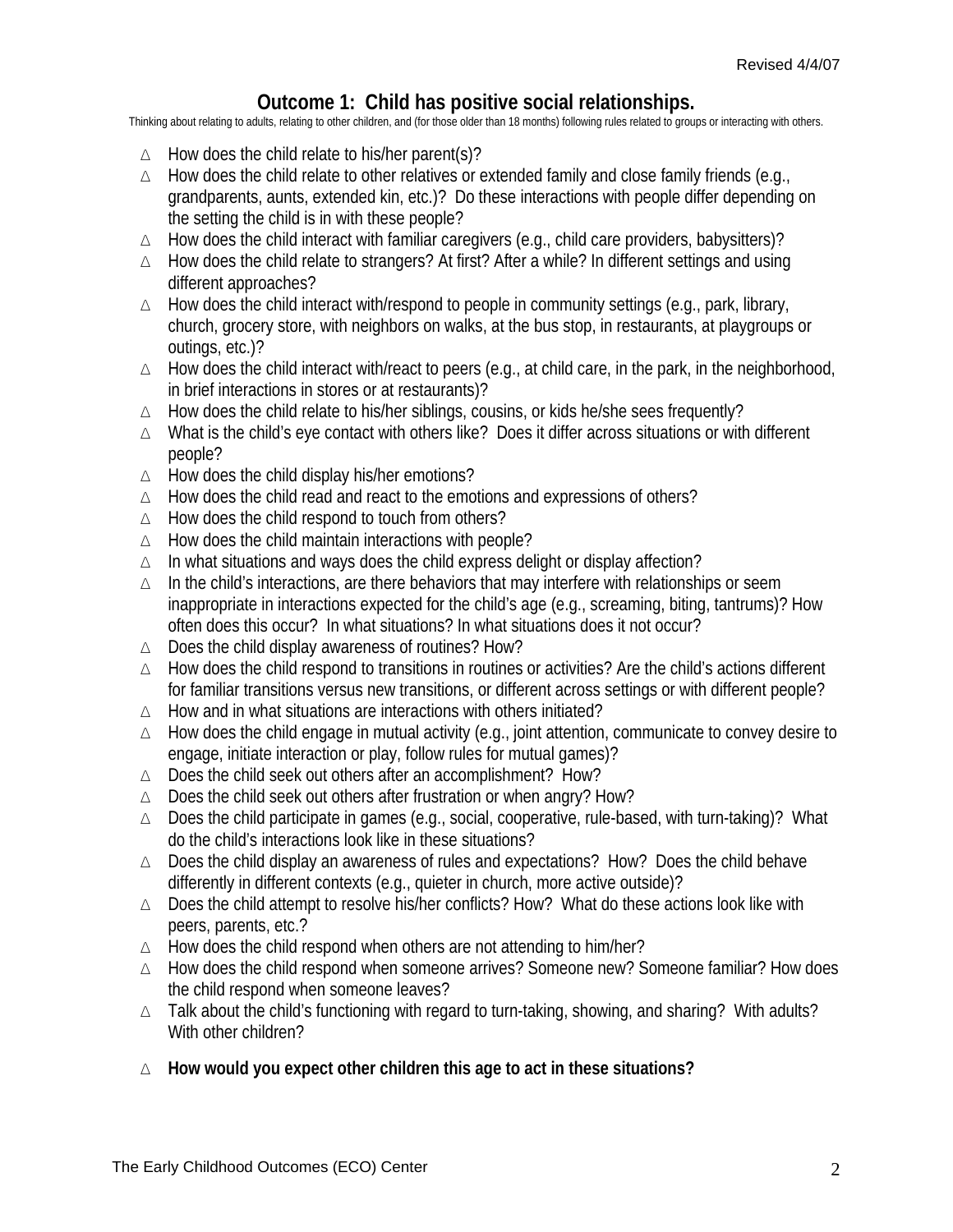## **Outcome 2: Child acquires and uses knowledge and skills.**

Thinking, reasoning, remembering, and problem solving; understanding symbols; and understanding the physical and social worlds.

- ∆ How does the child use the words and skills she/he has in everyday settings (e.g., at home, at the park, at child care, at the store, with other kids, at child care, in restaurants, with different people)?
- ∆ Tell me about a time when he/she tried to solve a problem (e.g., overcome an obstacle/problem interfering with something important to him/her). What did he/she do?
- ∆ What concepts does the child understand? Does the child incorporate these into strategies that he/she uses to accomplish something meaningful? How?
- ∆ How does the child understand and respond to directions and requests from others?
- ∆ How does the child imitate others' actions (e.g., peers, adults) across settings to learn or try new things?
- ∆ How does the child display understanding of differences in roles, characteristics, and expectations across people and situations (with increasing age role understanding may change from immediate household roles and differences to more external community helper roles)?
- ∆ Can the child use his/her understanding to communicate problems or attempt the solutions that others suggest (e.g., try new strategies that they haven't thought of based on gestures or suggestions using words they know)?
- ∆ Can the child answer questions of interest in meaningful ways?
- ∆ Does the child use something learned at one time at a later time or in another situation?
- ∆ Does the child display an awareness of the distinctions between things (e.g., object characteristics, size differences, differences in object functions)?
- ∆ What does the child do if an action or a strategy attempted isn't successful? (e.g., how does he/she try to modify approach, show persistence, etc.)
- ∆ How does the child demonstrate her/his understanding of symbols into concepts, communication, and play?
- ∆ How does the child interact with books, pictures, and print?
- ∆ How does the child's play suggest understanding of familiar scripts for how things work, what things are related, what comes next, and memory of previous actions in that situation?
- ∆ Does the child's play show attempts to modify strategies/approaches and to try new things? How?
- ∆ Are there kinds of knowledge and skills that are not similar to same age peers and/or that might interfere with acquiring and using knowledge and skills?
- ∆ **How would you expect other children this age to act in these situations?**